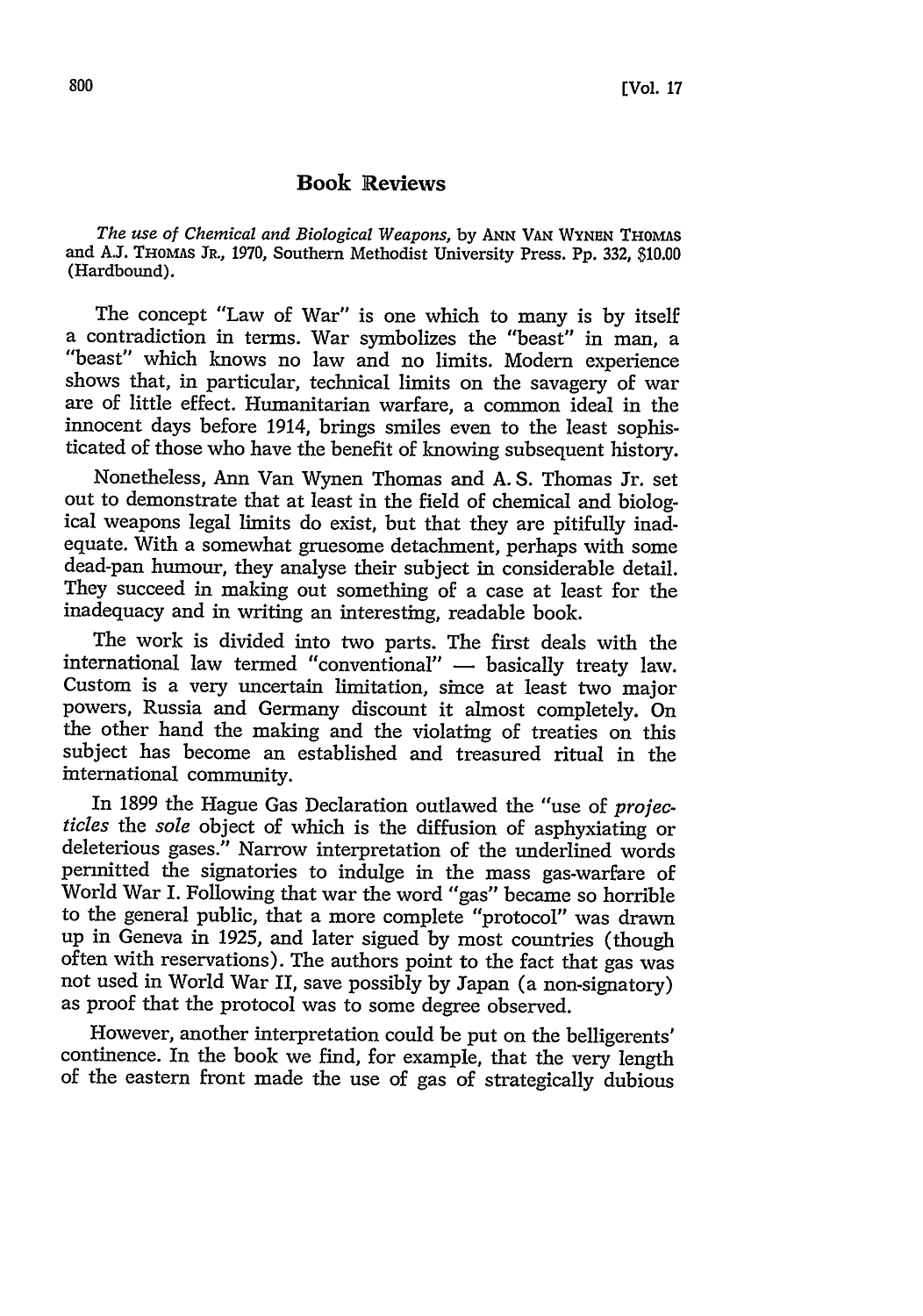advantage. In addition, since all countries had stockpiled gas, the fear of mass retaliation created a situation comparable to today's atomic balance of terror. Instead of giving Hitler passing marks for observing international rules, which the authors do, I would rather propose that gas was not used because no one thought it advantageous to use it.

This conclusion is strengthened by the fact (shown by the authors) that after World War II, "illegal" "chemical and biological weapons were frequently resorted to. The Yemeni civil war, and the U.S. interventions in Korea and Viet-Nam are the examples cited. It is true that the U.S. never ratified the Geneva Protocol and thus technically was not bound by it. Yet this was not the American explanation. The U.S. authorities resorted, instead, to rather ingenious casuistry distinguishing their weapons from the forbidden ones. All in all, the American position resembled in every detail the World War I rationalization of the Hague agreement.

The precarious nature of the international law on this question is made altogether obvious in the entire second part of the book. This part deals with international law beyond treaties, a "common" law which binds all states at all times. This law includes formal "custom" or "usage" which is of considerable importance as the source of international law principles, but of little practical effect since some major powers downplay it, and another concept called "general" principles of law recognized by civilized nations." Again certain major powers (especially the U.S.S.R.) claim this element is of no great significance. It seems to be, generally, a sort of dialectic law, embracing two opposing principles, the principle of military necessity and that of humanity.

It goes without saying that the exigencies of military necessity (permitting states to do whatever they must to win) takes priority over the not too tender "humanity" of war. Everyone knows war is inhumane. The authors show that international law forbids it to be *unduly* inhumane. In particular, it limits the use of chemical and bacteriological weapons (subject to "military necessity" and treaty).

It follows if we accept this, that the battle of Ypres was more inhumane than the bombing raids of World War II, and that the ancient use of poisoned arrows was a violation of law, in contrast to the modern wars usually fought according to the "rules of the game." Surely this cannot be taken seriously!

The authors are very frank about the relative ineffectiveness of the "rules of chivalry." They show the tortured reasoning of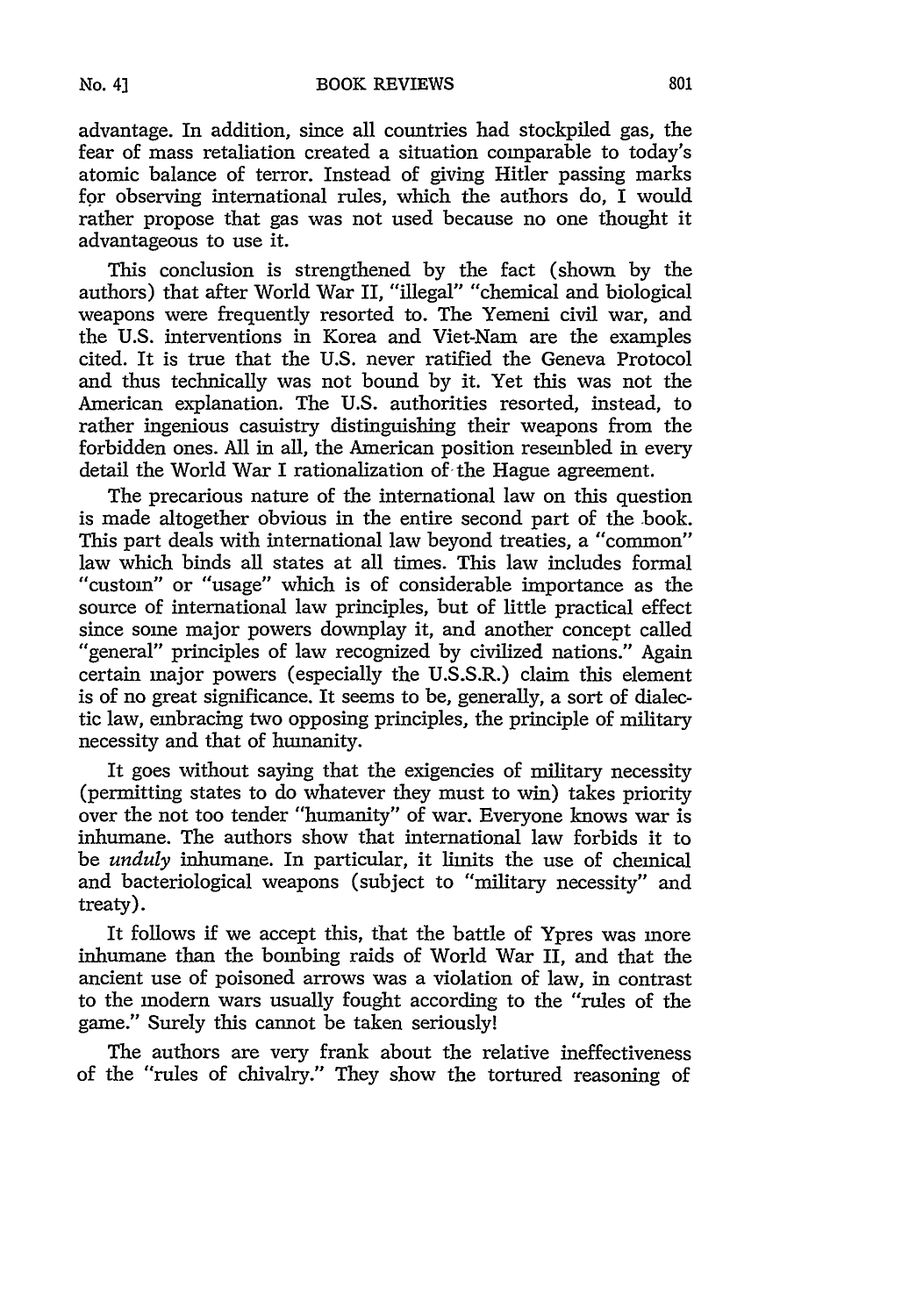state leaders that proves that poison may not be poison, that chemicals may not be chemicals, and that killing may sometimes be regarded as a kind deed. They do show that some form of law occasionally invoked exists. What they fail to prove is that the law is obeyed as well as invoked. It seems to me that, to date, the law's chief use is whipping up public indignation about what the other side has done.

The fault I would venture to say is not with any treaty, or any state but with the entire concept of war and with that most widely accepted of old rules of international law, the principle of national sovereignty. As long as the theory persists that states may go to war if they choose, and that, save where they bind themselves, they are the absolute arbiters of their decisions, and of what "military necessity" is, we shall have the painful necessity of forming "humane" rules of slaughter and the even more painful spectacle of these rules being disobeyed.

To sum up, the authors state and analyse the "rules" of international law regarding chemical and biological warfare with great clarity and elegance. It is difficult not to sympathize with their concluding cry for more effective controls (e.g. as to manufacture). However, one may wonder (along with the U.S. Senate when it refuses to ratify the Geneva Protocol) why one form of killing is more reprehensible than another. Chemicals warfare is part of a larger machine of murder. It is, in my view, a general outlawing of "war" that we must strive for. The experience of the Kellogg-Briand pact demonstrates that this is only possible in the long run if we throw out the tired old notion of national sovereignty, and the accompanying paraphenalia of "self-determination," "patriotism," and "independence," which today make up the verbal armory of the international lawyer, and even more, of the demagogic politician.

Julius GREY \*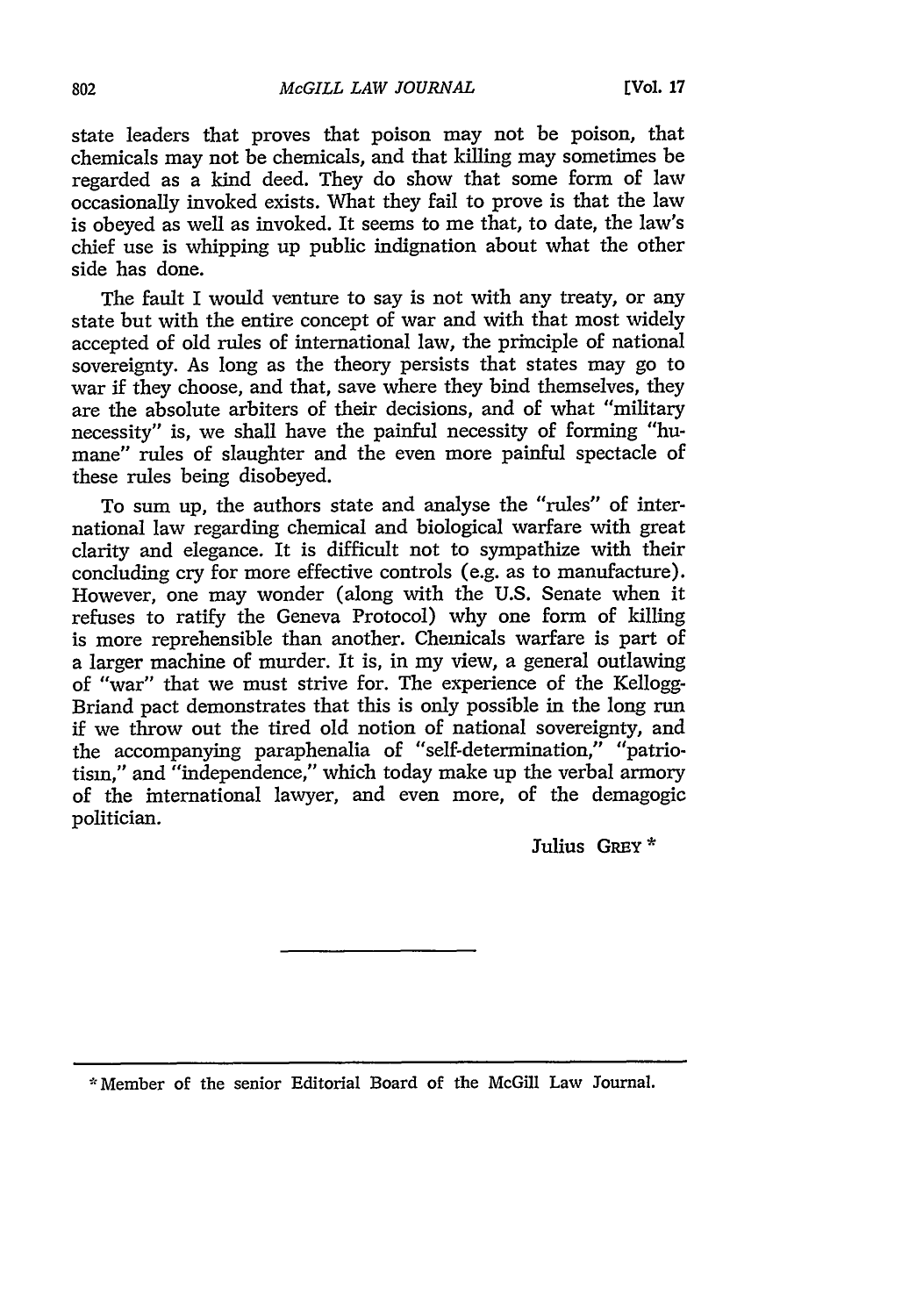## *East European Rules on the Validity of International Commercial Arbitration Agreements* **by** Ludwig Kos-Rabcewicz-Zubkowski, **1971,** Manchester University Press. Pp. 332, **\$11.00.**

Me Ludwig Kos-Rabcewicz-Zubkowski (L.R.Z.Kos) du Barreau de Montréal, professeur à l'Université d'Ottawa, vient de publier, par les soins du Manchester University Press, une 6tude de 332 pages qui a pour titre: «East European Rules on the Validity of International Commercial Arbitration Agreements».

L'oeuvre est d'un intérêt considérable, car l'arbitrage conventionnel préside à toutes les relations commerciales entre, d'une part, les citoyens et les gouvernements de l'Ouest, et, d'autre part, les citoyens et les Etats de l'Est.

Ces relations s'exercent, en effet, par l'entremise de l'arbitrage conventionnel.

M6me si une planification 6tatique de l'6conomie constitue un dénominateur commun de l'U.R.S.S., de l'Albanie, le d'Allemagne de l'Est, de la Bulgarie, de la Hongrie, de la Pologne, de Ia Roumanie, de la Tchécoslovaquie et de la Yougoslavie, il reste que ces Etats possèdent des législations particulières en la matière et règlementent par des procédures appropriées la rédaction des ententes arbitrales.

Retracer leurs lois et leurs règlements et consigner leur interprétation constante étaient à la fois une tâche laborieuse et tellement périlleuse qu'elle semble avoir découragé toute initiative de découverte et de synthèse.

Juriste, spécialiste en droit international et, ce qui ne nuit pas à l'entreprise, polyglotte, l'auteur a relevé le défi et d'une main sûre de ses manoeuvres, il dirige en toute sécurité ses lecteurs dans un labyrinthe où, livrés à eux-mêmes, ils risquaient de se perdre.

La connaissance des traités internationaux et des lois particulières des pays de l'Est et des réglementations qu'ils imposent est indispensable à la validité des conventions d'arbitrage et à leur homologation par des organismes permanents ou *ad hoc*, institués à cet effet.

Le premier chapitre est consacré à la capacité des parties de signer un compromis d'arbitrage, une convention arbitrale ou une clause compromissoire. La convention internationale sur l'arbitrage commercial de 1961 la présuppose.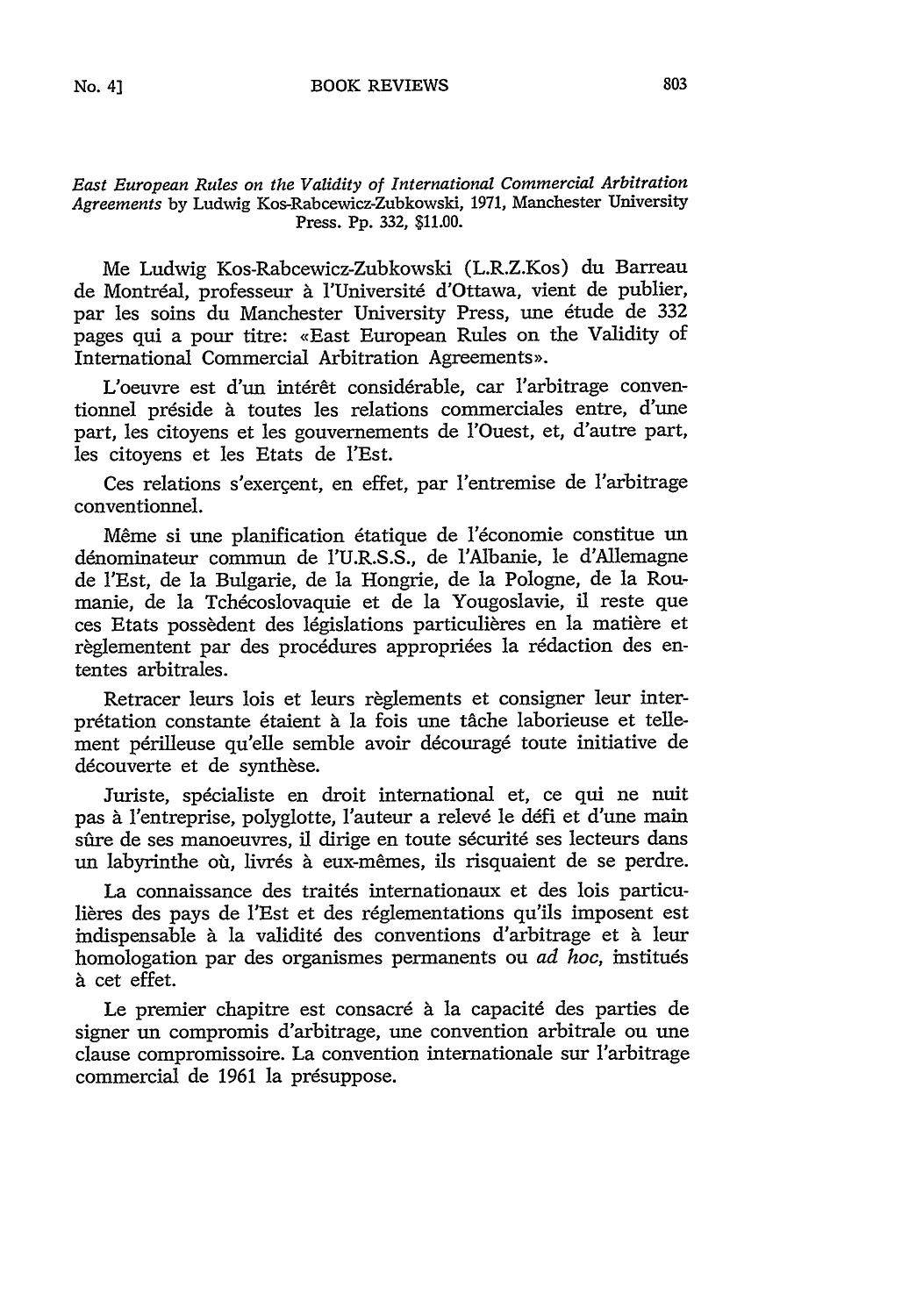L'auteur explore en tout premier lieu la législation de l'U.R.S.S. Une revue mensuelle, publiée en français, en anglais et en allemand, dresse la liste des organismes accr6dit6s **.** signer des ententes entre commercants intérieurs et extérieurs. Le Ministre du commerce extérieur dirige ces organismes dans leurs négociations. Les sociétés qui font commerce avec l'étranger sont soumises aux dispositions rigoureuses de leur charte et au contr6le de l'Etat.

L'auteur rappelle la doctrine au sujet de la personne morale, *i.e.* de la société distincte de ses membres, quant à sa capacité de contracter. Elle peut s'obliger sur ses biens et subir l'exécution des jugements. Néanmoins, ses obligations n'engagent pas la responsabilité de l'Etat. Mais, elle n'échappe pas à la juridiction des cours de justice étrangères.

Les contrats conclus avec l'Etat central ou avec l'une de ses républiques sont étudiés à fond par l'auteur.

La capacité des citoyens soviétiques, même domiciliés à l'étranger, est régie par la loi de l'Etat soviétique; celle du citoyen étranger à sa loi nationale.

La Bulgarie subordonne la capacit6 de ses citoyens *h* sa propre loi. Celle des personnes morales à la loi du siège social; des sociétés à la loi où s'exerce la gérance de l'entreprise.

La Tchécoslovaquie n'impose aucune restriction à la capacité des personnes physiques ou morales dans le commerce international. La capacité dépend de la citoyenneté du sujet.

En Hongrie, la *lex patriae* détermine la capacité.

Il en est ainsi de la Pologne. Une Cour d'arbitrage, instituée au sein de la Chambre de commerce extérieur, tranche les conflits de juridiction.

L'Allemagne de l'Est, la Roumanie et l'Albanie appliquent aussi la *lex patriae;* la Yougoslavie, la loi du status personnel, aux personnes physiques; Ia loi du siege social aux personnes morales.

Le chapitre deuxième est consacré aux ententes commerciales par l'arbitrage et, plus précisément, aux protocoles ou formules de contrats d'arbitrage commercial, *h* la suite de la Convention internationale de Genève du 21 avril 1961, telle qu'appliquée dans les neuf pays de l'Est.

La matière d'arbitrage, en fonction des conventions internationales, dont celle de New York de 1958, fait l'objet du troisième chapitre.

Le quatrième chapitre porte sur la constitution des Conseils d'arbitrage permanents ou *ad hoc* dans les pays de l'Europe de 1'Est.